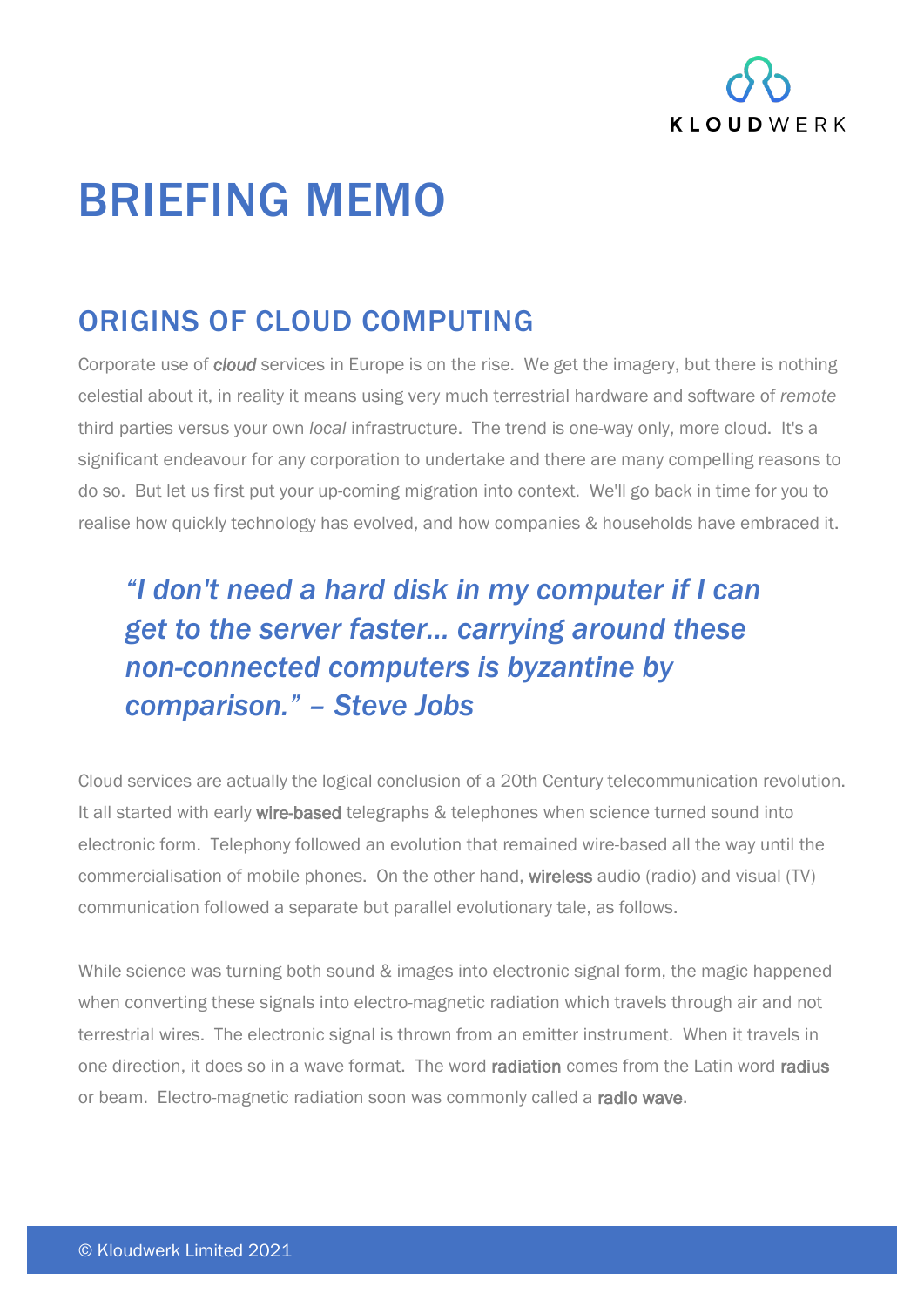

The radio wave is caught by a receiver instrument, turning it back into an electronic signal. In reality, there are a family of electro-magnetic waves. They are radio-, micro-, infrared-, and lightwaves.

This radio wave for transmitting both audio & visual content comes in two forms: the analogue radio wave allows sound and images in electronic signal form to be *analogous* meaning to be the same as the original. This radio wave is characterised by infinite variations and its shape reflects the minutiae of decibels and colours.

Digital sounds & images, on the other hand, we know are nothing other than a string of "0"s and "1"s as an electronic signal. The binary system and computing enable sounds & images to be reflected by "absolute" (not infinite) though very large numbers comprised of "0"s and "1"s. The shape of the digital radio wave is therefore strict. A string of a combination of "0"s and "1"s are billions and billions of numbers.

Today, broadcasting in analogue has gradually been replaced by digital, why? When waves travel, they can be disturbed. The crackling of sound and distortion of images in analogue does not happen with digital, as the radio wave is simply corrected by the receiver. Any part of the wave that is not represented by "0"s and "1"s is extracted. This explains the clarity and permanence of digital recordings. Broadcasting infrastructure is similar whether analogue or digital. It requires emitters on the one hand and receiving towers & aerials on the other. This is terrestrial radio & tv broadcasting. We also have satellites through which radio & tv is broadcasted and received by dishes on Earth. This is satellite radio & tv.

For both systems, terrestrial and satellite, wherever the reception was difficult due to terrain constraints, cables leading from highly placed and large receivers were laid directly to the endusers. As soon as the infrastructure became economically feasible to lay, cable radio & tv evolved to become a pay for feature, delivering specific content in the shape of exclusive sports & movie channels.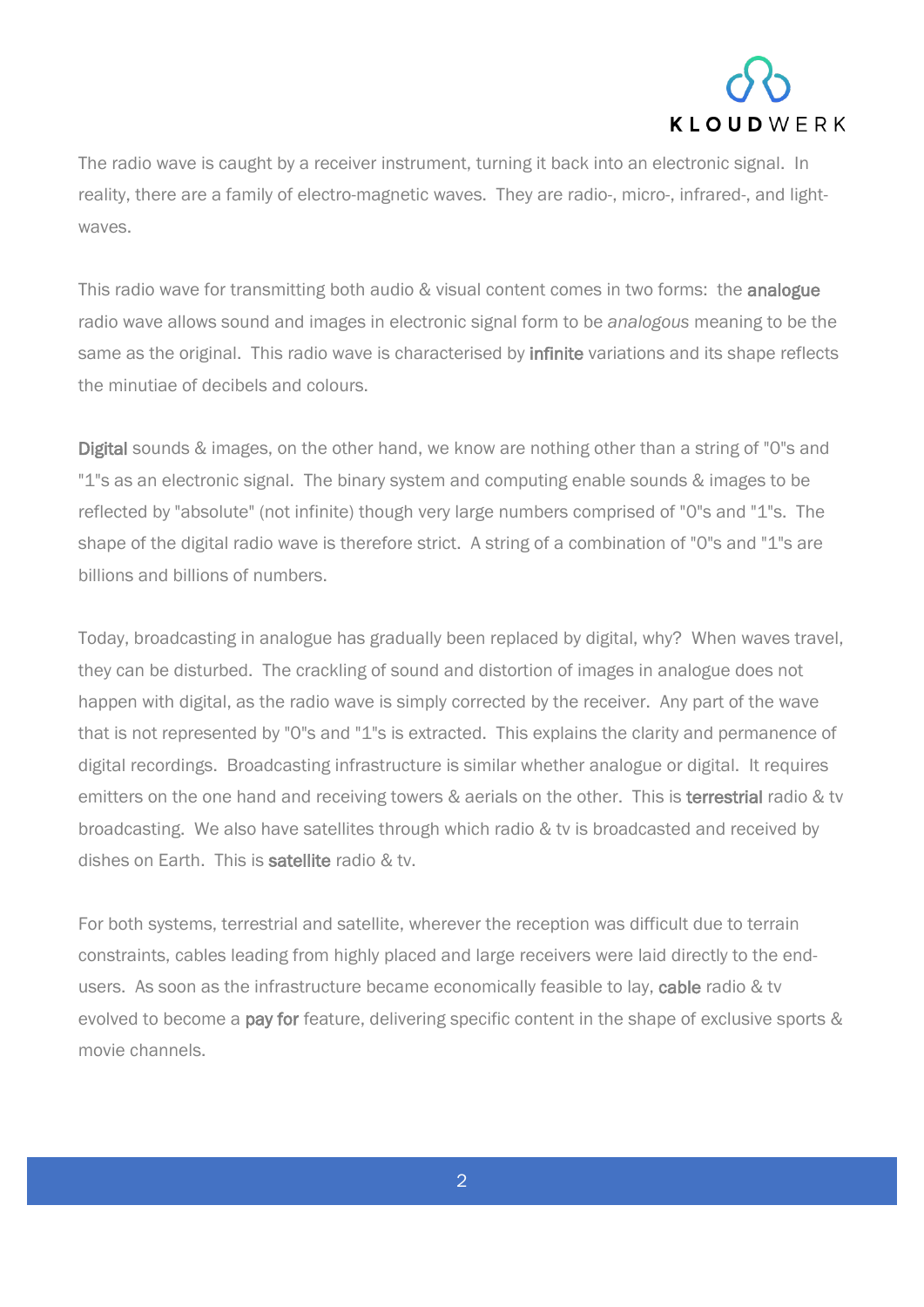

While available to urban households with otherwise perfectly good direct aerial reception, the difference is that the analogue or digital signals were scrambled. In addition to getting a cable connection, the consumers pay for the box which basically unscrambles the transmission.

The lines between telephony and radio & tv used to be quite defined by supplier. We had very large telephone operator companies versus cable operators. Today we have even larger telecommunication groups doing both. The word tele is Greek for distant or far off, and communicare is Latin for sharing.

Telephone companies have massive landline systems feeding into corporations & households. You will recall being able to use your landline to "dial-up" and connect to the internet. What changed, is that the basic telephone networks started adapting their wire-based infrastructure to deliver internet access via ADSL.

Asymmetric Digital Subscriber Lines allow the users to at once speak on a telephone and connect their computers through traditional phone lines. This meant that you can both speak on your landline telephone and simultaneously use your computer on the internet.

What is driving this progress even further is the type of cable being used. Coaxial (copper) and increasingly the fibre optic cables are called "broadband" (versus the "narrow band" original dialup phone lines), and they allow for the transmission of audio and visual signals, at speed. Consumers can get both their telephone landline and digital radio & TV services, in addition to their internet service provider (ISP) in one bundle, from your cable broadband provider.

Remember the advent of telegraphs and telephone being wire-based, end to end. A landline is still telephony through central switchboards i.e. end to end physical connections. The old telephone wires have steadily been replaced by coaxial & fibre optic cables. Your radio & TV and ISP is cabled only up to the receiver equipment. The receiver equipment receives digital radio waves from transmitters.